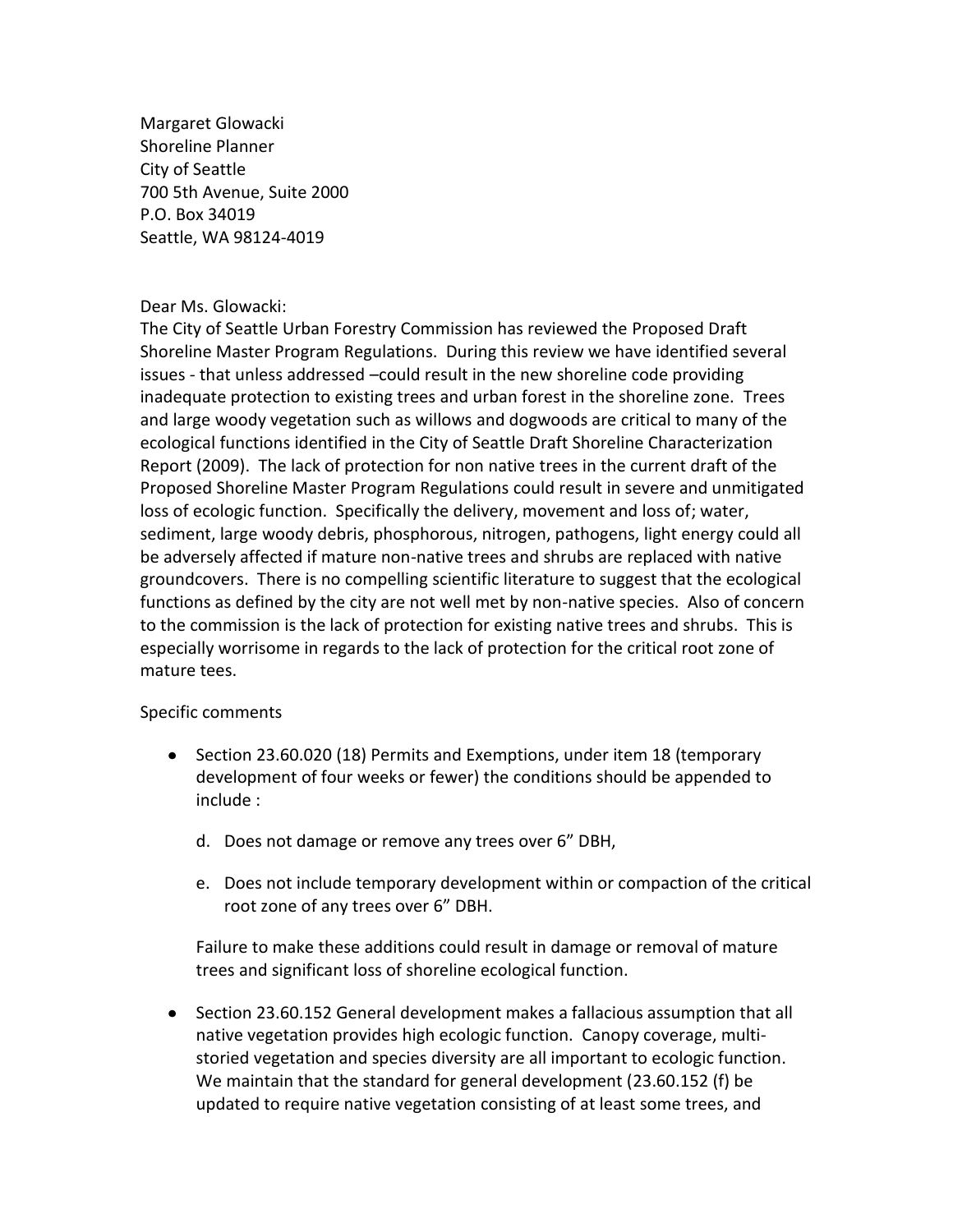Margaret Glowacki April 6, 2011 Page 2

> shrubs in addition to ground cover and that disturbed soils be amended and decompacted to insure the success of plantings.

- Section 23.60.184 (D) Standards for fill should be appended with the following sentence: Fill shall not be placed in the critical root zone of any trees over 6" DBH, and work will not result in the compaction of soils in the critical root zone of any trees over 6" DBH. Failure to make this change could result in damage or death of mature trees and significant loss of shoreline ecological function.
- 23.60.190 (A) 4 Should include a more clear professional standard for the qualifications of persons preparing plans. The standard of training and expertise related to the type of ecological environment where the work will occur," is vague and lacks objective standards such as professional accreditation or state licensing requirements.
- Section 23.60.190 (A) 5. This sub-section, taken in context with subsection 23.60.190 (A) 3 should be updated to codify that all woody vegetation is accurately shown on the plans submitted, and that the size, species and location of trees is clearly shown. This information must be presented in a way that it can be easily verified by DPD staff.
- Section 23.60.190 (C) 1 Should be changed to read: "Normal and routine pruning and maintenance that promotes the health and vigor of trees and shrubs is allowed without submitting an application:." Failure to do so could result in pruning intended to dramatically shorten the life and reduce the ecologic function of trees and shrubs in the shoreline zone.
- 23.60.190(D)1(c) should be changed from, "no native trees are removed," to, "no trees over 6" DBH are removed." Failure to make this change could result in the loss of canopy, mature trees, shade, nutrient input and large woody debris recruitment.
- $\bullet$  Section 23.60.190(D)2 should similarly include a provision against the removal of any tree over 6" DBH. Failure to make this change could result in the loss of canopy, mature trees, shade, nutrient input and large woody debris recruitment.
- Section 23.60.190(E)1 (c) should be changed from, "no native trees are removed," to, "no trees over 6" DBH are removed." Furthermore it should be stated explicitly that 750 square feet is the total maximum area allowed in the entire shoreline zone in one year. Failure to make this change could result in the loss of canopy, mature trees, shade, nutrient input and large woody debris recruitment.